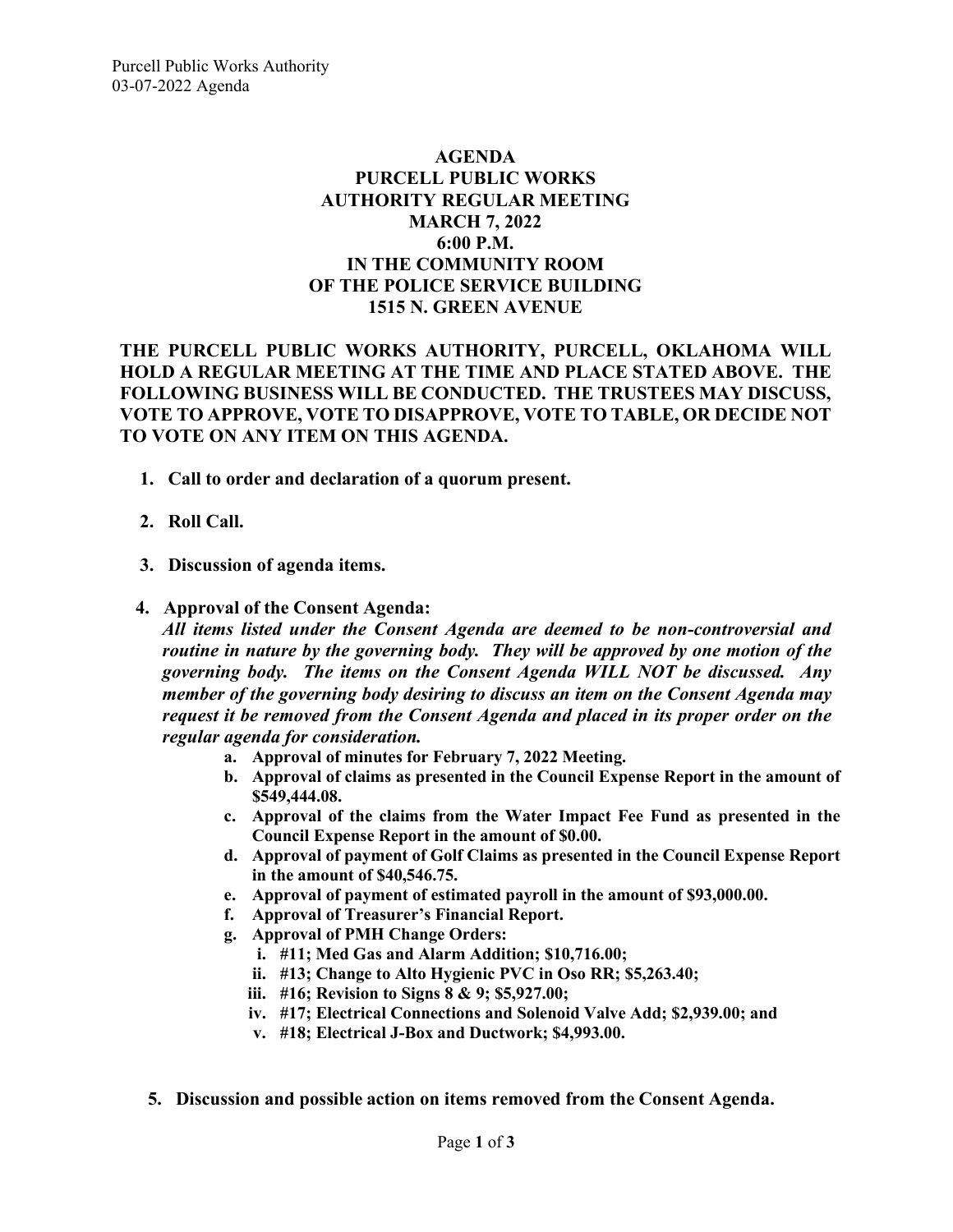- **6. Update on hospital construction from Waldrop Construction, SSM, Miller Architects, and PWA GM.**
- **7. Discussion and possible action to approve Purcell Hospital Change Order #10 in the sum of \$42,020.07 for modifications required by the Oklahoma Department of Health. The work modifies ductwork for 2 roof top units to achieve proper clearance for additional units and changes to roof design.**
- **8. Discussion and possible action concerning approval \$33,915.00 to GE for transport of the CT Machine from PMH to the new hospital location.**
- **9. Discussion and possible action on submitting plans and application to ODEQ for a water main extension to Cedar Hills development in Washington, OK.**
- **10. Discussion and possible action concerning the recommendation from OMAG to deny Claim No. 210860-1-BD (Dawson).**
- **11. Discussion and possible action concerning a request from Mark Cox and Kathy Laird for electric rebate of \$1,748.42 on Lot 4, Block 2, Northridge III (the Arbors).**
- **12. Discussion and possible action to write off bad debt for unpaid utility bills in the sum of \$57,986.76.**
- **13. EXECUTIVE SESSION: DISCUSSION, CONSIDERATION RE: AN EXECUTIVE SESSION TO BE HELD IN ACCORDANCE WITH 25 O.S. 307 § (B) (3).**
	- **a. Discussion and consideration concerning the purchase or appraisal of real property in accordance with 25 O.S. 307 § (B) (3).**
	- **b. Discussion and consideration of labor contract for fiscal year 2022-20223 between the City of Purcell and the FOP #194 in accordance with 25 O.S. § 307 (B) (2).**
- **14. EXECUTIVE SESSION: DISCUSSION, CONSIDERATION AND POSSIBLE ACTION CONCERNING ITEMS DISCUSSED IN EXECUTIVE SESSION IN ACCORDANCE WITH (25 O.S. 307 § (B) (3).**
	- **a. Discussion and consideration and possible action concerning the purchase or appraisal of real property in accordance with 25 O.S. 307 § (B) (3).**
	- **a. Discussion and consideration of labor contract for fiscal year 2022-20223 between the City of Purcell and the FOP #194 in accordance with 25 O.S. § 307 (B) (2).**
	- **b.**
- **15. Trustee comments.**